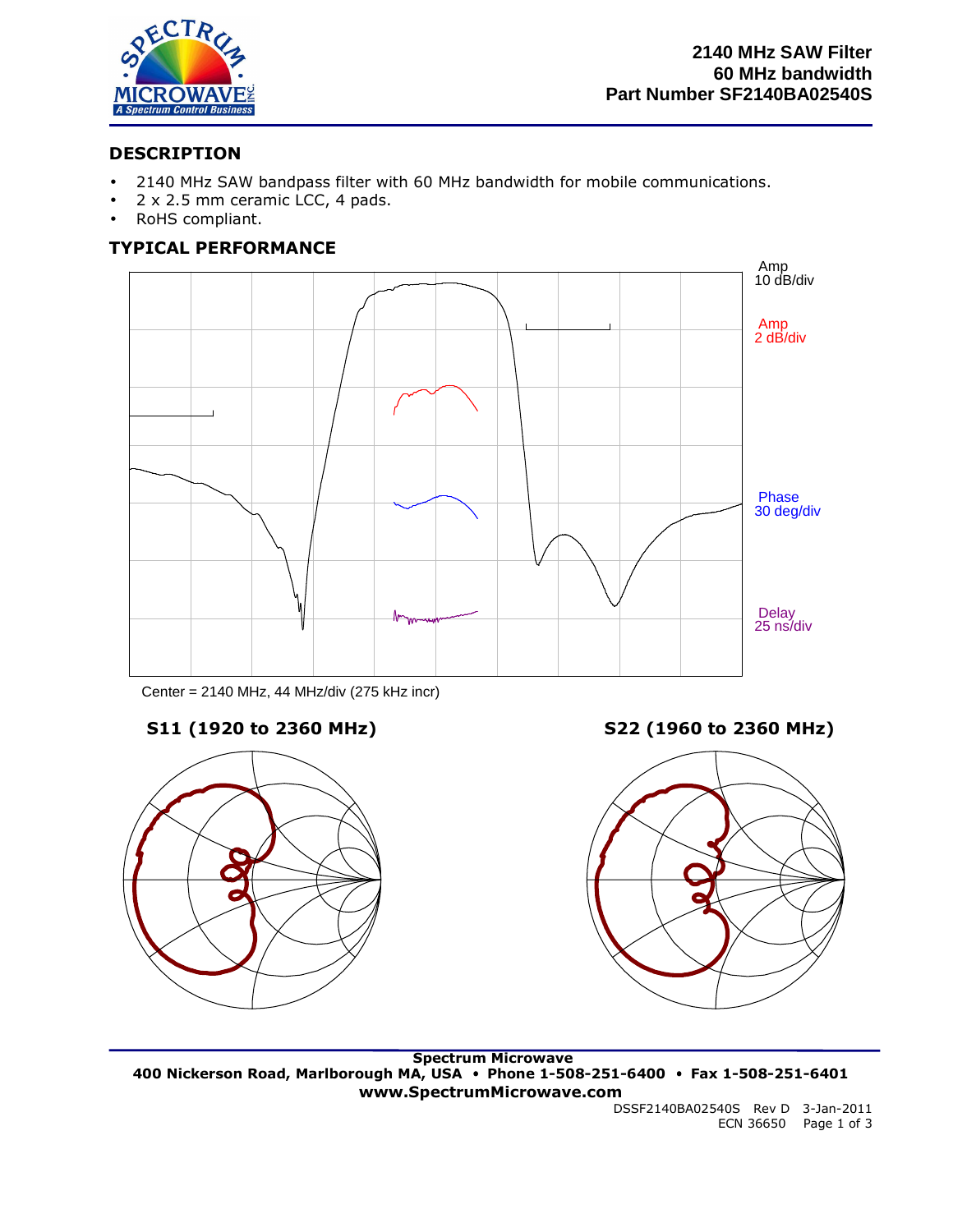

## **SPECIFICATION**

| <b>Parameter</b>                            | Min | <b>Typ</b> | <b>Max</b> | <b>Units</b> |
|---------------------------------------------|-----|------------|------------|--------------|
| Center Frequency (Fc) $1$                   |     | 2140       |            | <b>MHz</b>   |
| Insertion Loss (2110 to 2170 MHz)           |     | 2.4        | 3.5        | dB           |
| Amplitude Ripple (2110 to 2170 MHz)         |     | 1.0        | 1.8        | dB p-p       |
| Attenuation (1920 to 1980 MHz) <sup>2</sup> | 25  | 33         |            | dB           |
| Attenuation (2205 to 2265 MHz) <sup>2</sup> | 10  | 35         |            | dB           |
| Attenuation (2300 to 2360 MHz) $^2$         | 30  | 39         |            | dB           |
| Attenuation (2490 to 2550 MHz) $^2$         | 30  | 37         |            | dB           |
| Attenuation (2870 to 2930 MHz) <sup>2</sup> | 30  | 41         |            | dB           |
| Attenuation (4220 to 4340 MHz) <sup>2</sup> | 20  | 34         |            | dB           |
| Input VSWR (2110 to 2170 MHz)               |     | 1.5        | 2.3        | :1           |
| Output VSWR (2110 to 2170 MHz)              |     | 1.5        | 2.3        | $\cdot$ 1    |
| <b>Ambient Temperature</b>                  |     | 25         |            | $^{\circ}$ C |
| System Source and Load Impedance            |     | 50         |            | Ω            |

Notes: 1. Average of lower & upper 3 dB frequencies. 2. Reference level from 0 dB.

## **MAXIMUM RATINGS**

| Parameter                   | Min   | Max | /Units         |
|-----------------------------|-------|-----|----------------|
| Storage Temperature Range   | -40   | 85  | $\circ$ $\sim$ |
| Operating Temperature Range | $-20$ | 75  | $\circ$ $\sim$ |
| Input Power Level           |       |     | dBm            |
| DC Voltage                  |       |     |                |

## **MATCHING CIRCUIT**



Notes:

- 50 ohms, single ended.
- Matching components are not required

 **Spectrum Microwave 400 Nickerson Road, Marlborough MA, USA** • **Phone 1-508-251-6400** • **Fax 1-508-251-6401 www.SpectrumMicrowave.com** 

DSSF2140BA02540S Rev D 3-Jan-2011 ECN 36650 Page 2 of 3